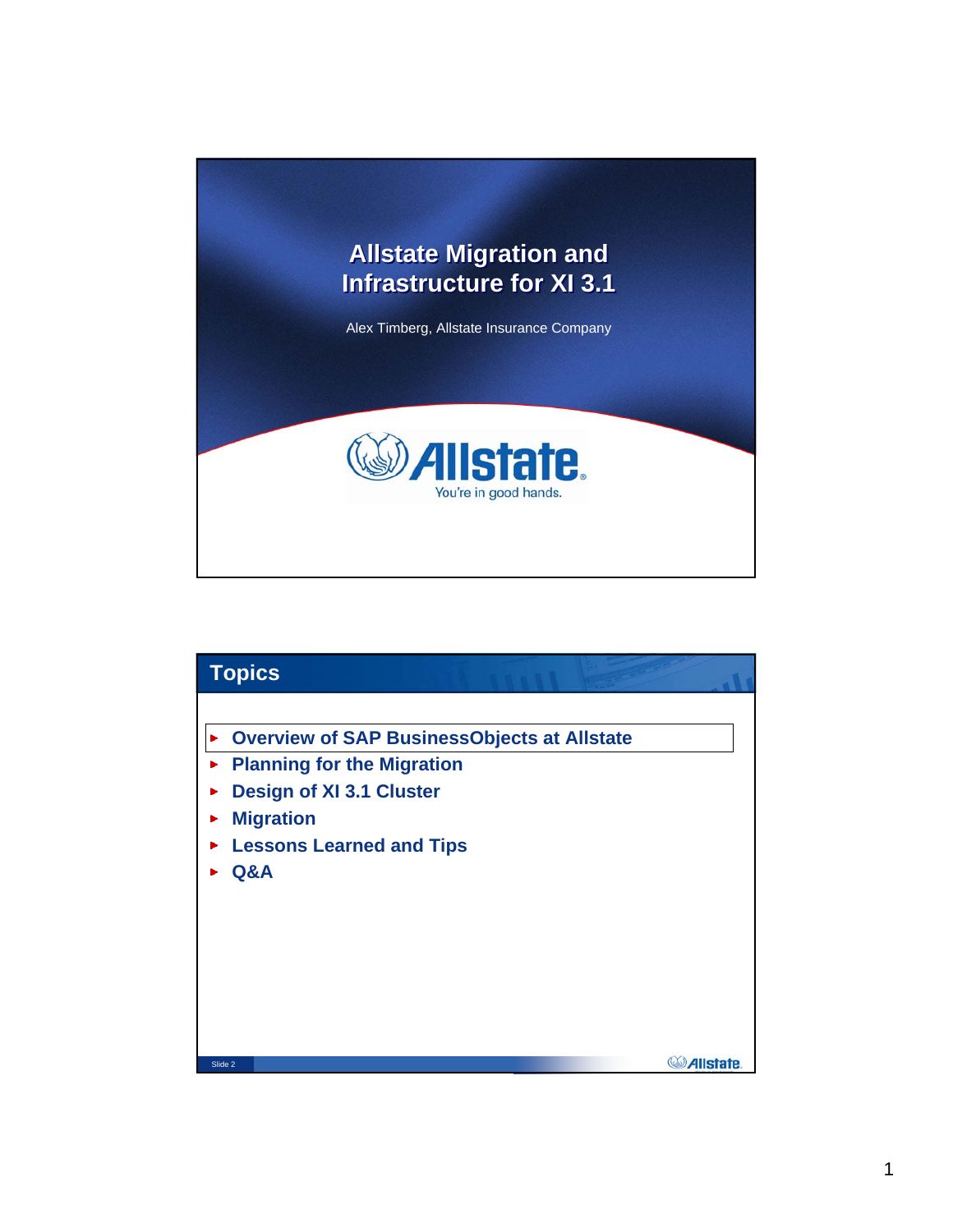

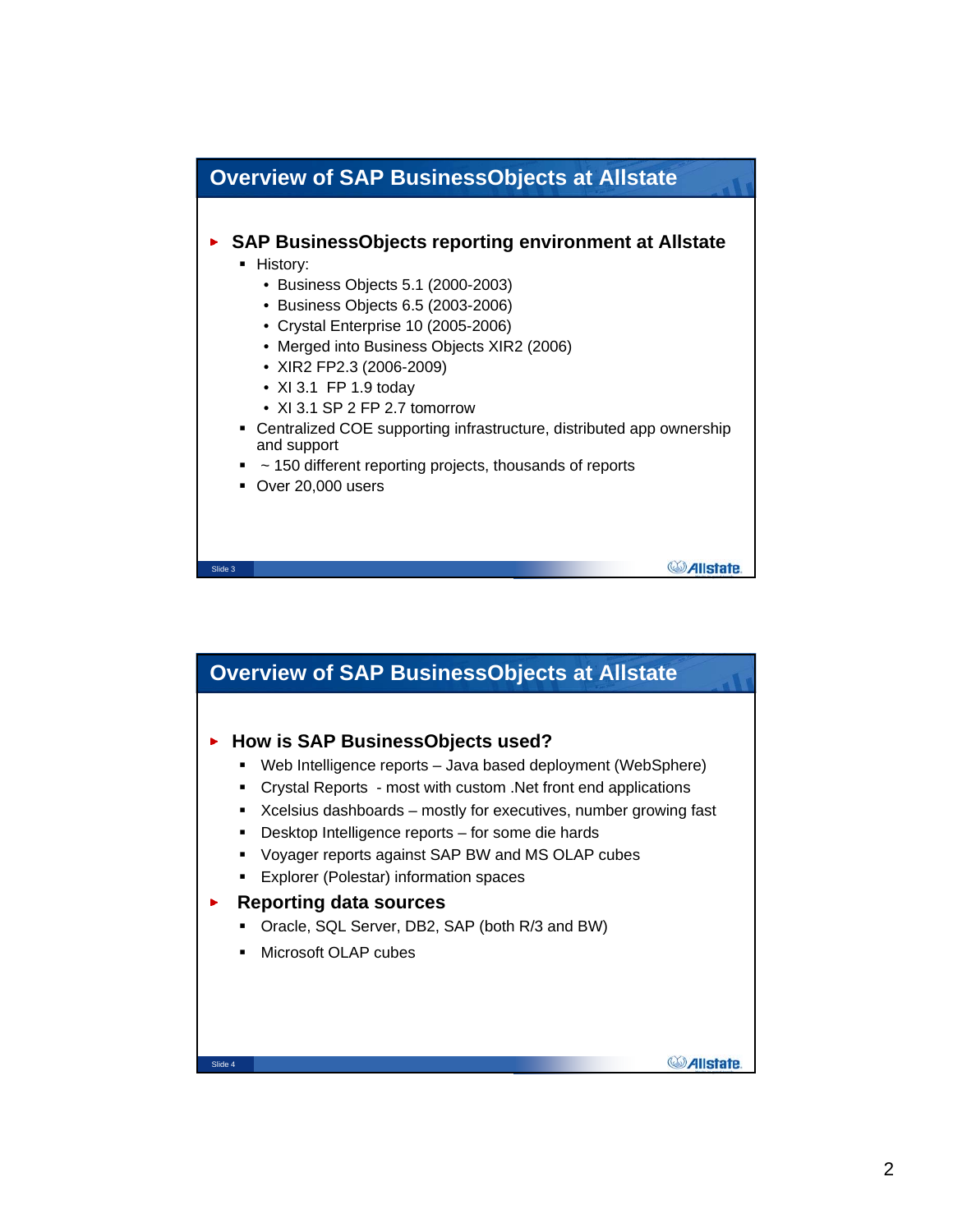

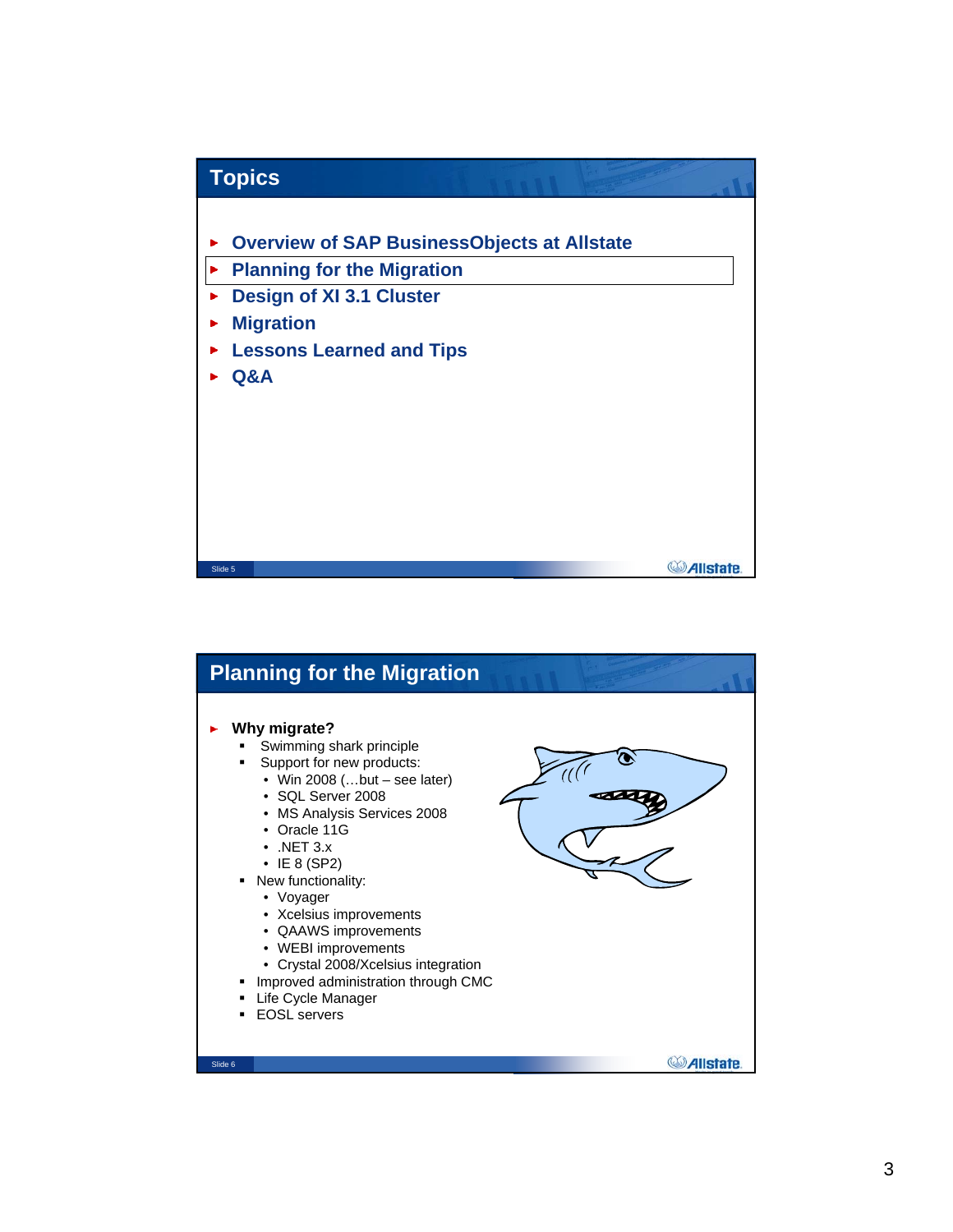## **Planning for the Migration**

## **General approach**

- **Big Bang not practical**
- Build parallel 3.1 environments
	- Sandbox
	- Development
	- UAT/Stage
	- Production

Slide 7

- Move applications one at a time
- **Each application support area responsible for testing of their** applications

*Allstate* 

## **Planning for the MigrationPrep Phase:** × Finalize 3.1 architecture • Place hardware orders **•** Download software **Setup sandbox environment Communicate with users and developers Phase 1: Build SMS packages for client tools Setup Development, UAT and Production environments**  Start new development on 3.1 **Phase 2:** × **Application migration Phase 3:** ь **Shutdown XIR2 environment • Decommission EOSL servers and move remaining servers** • Cleanup **C**Allstate Slide 8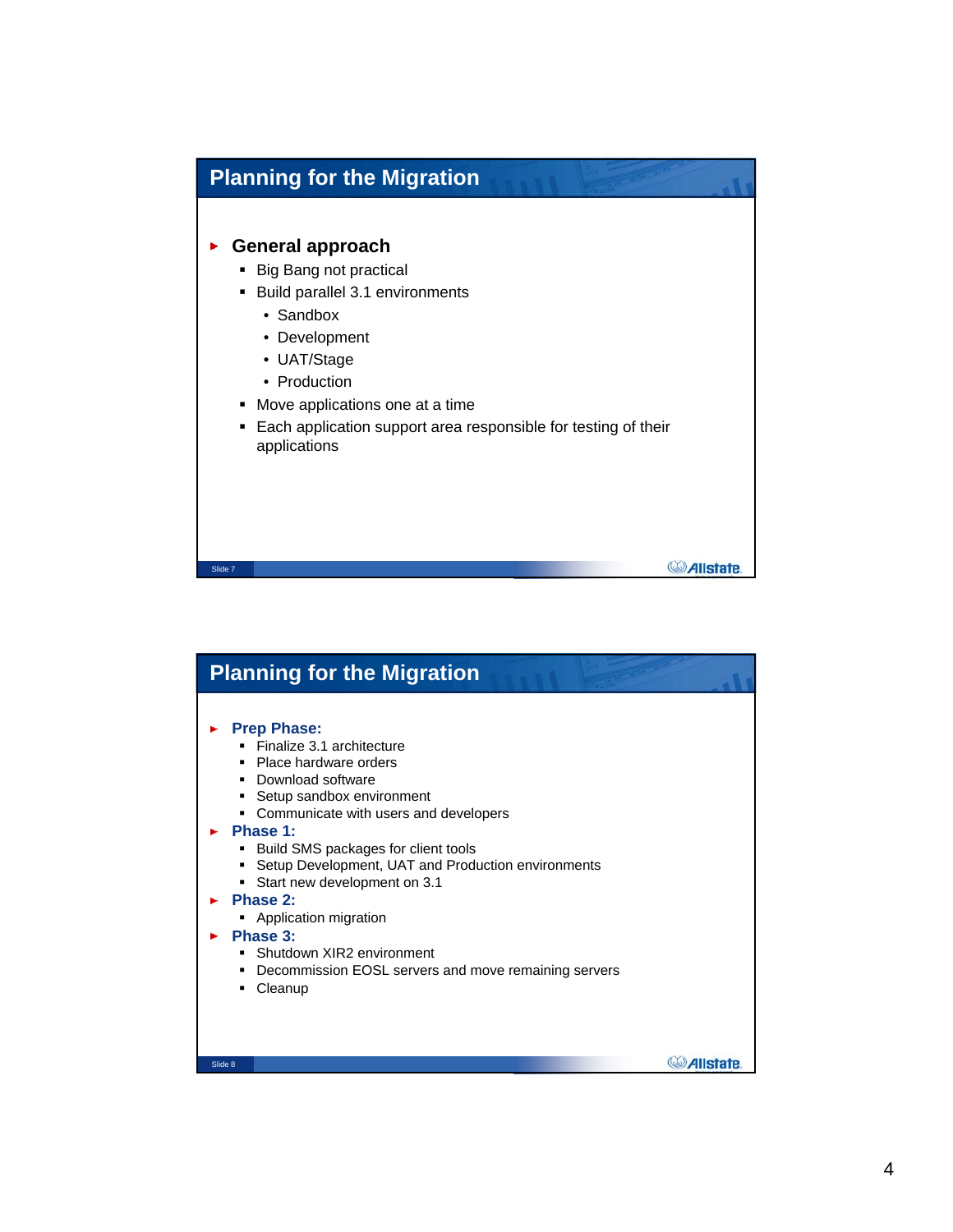

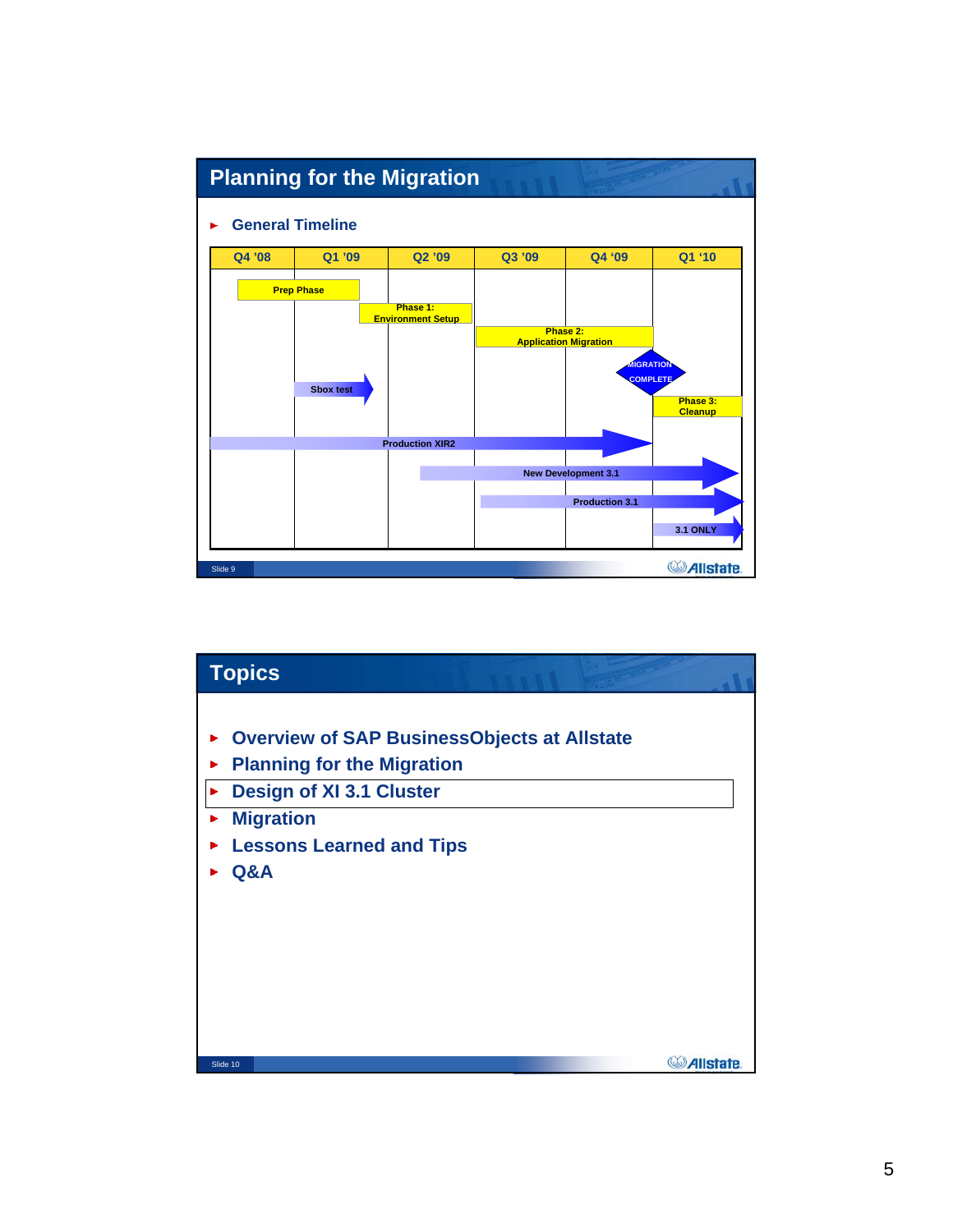

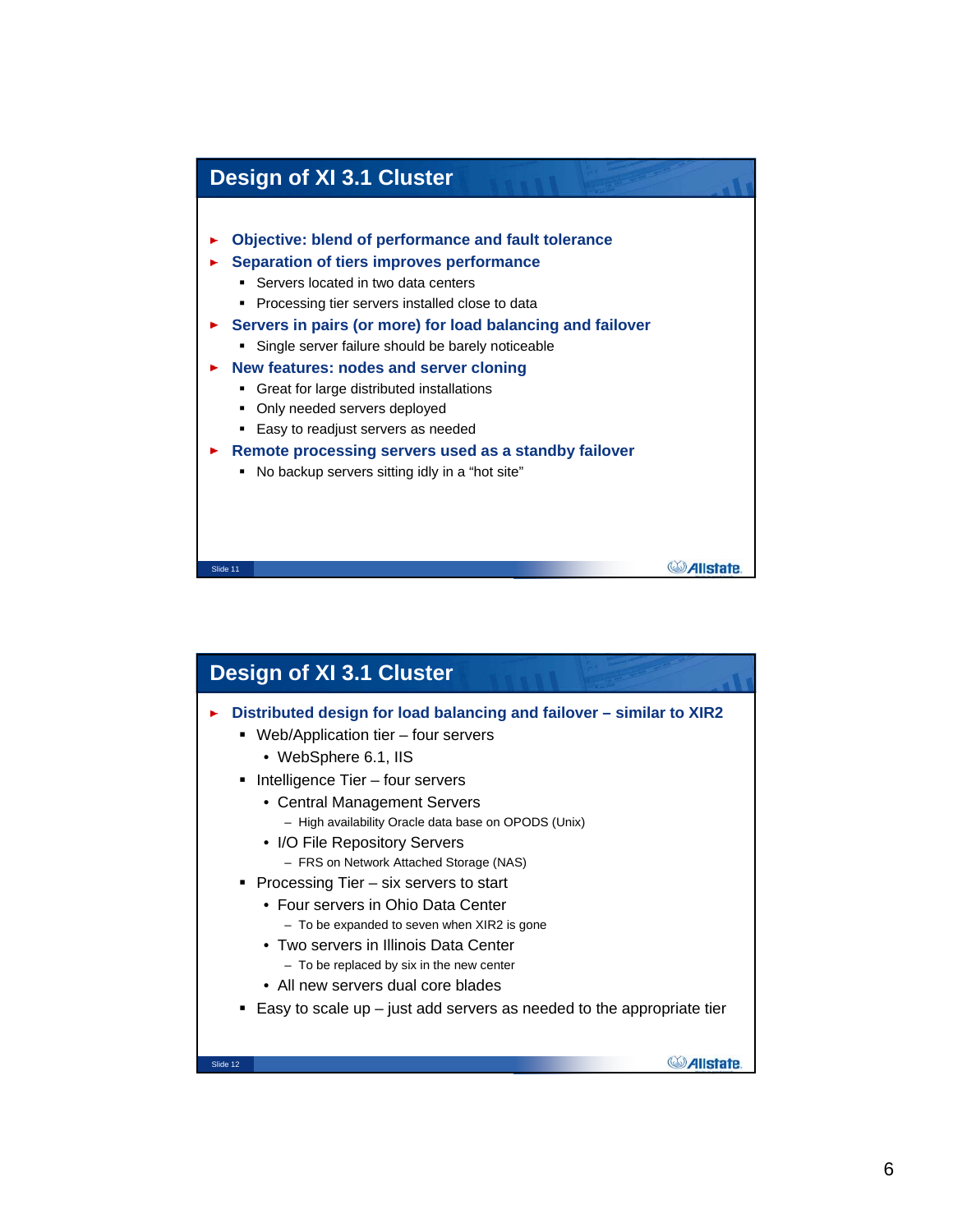

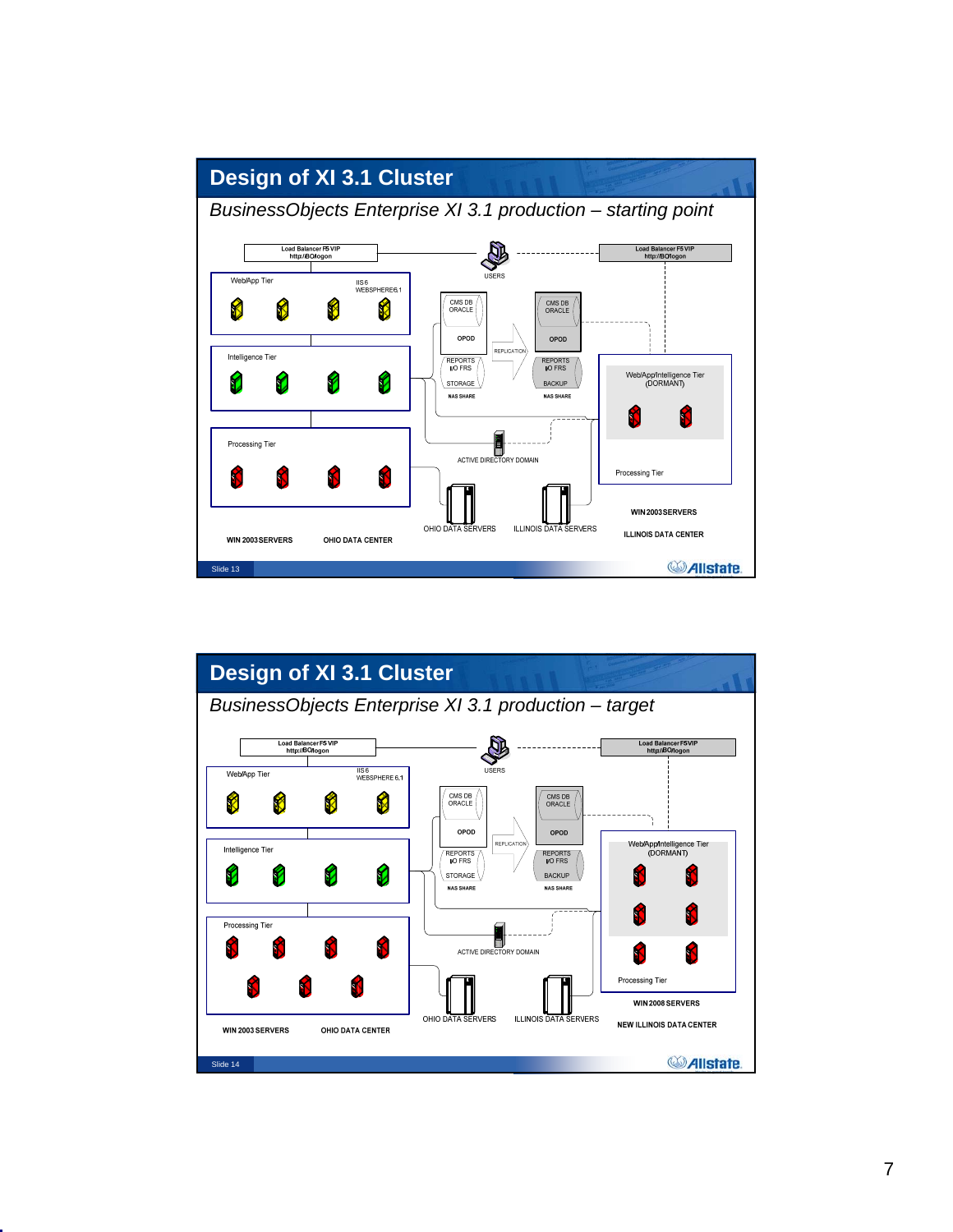

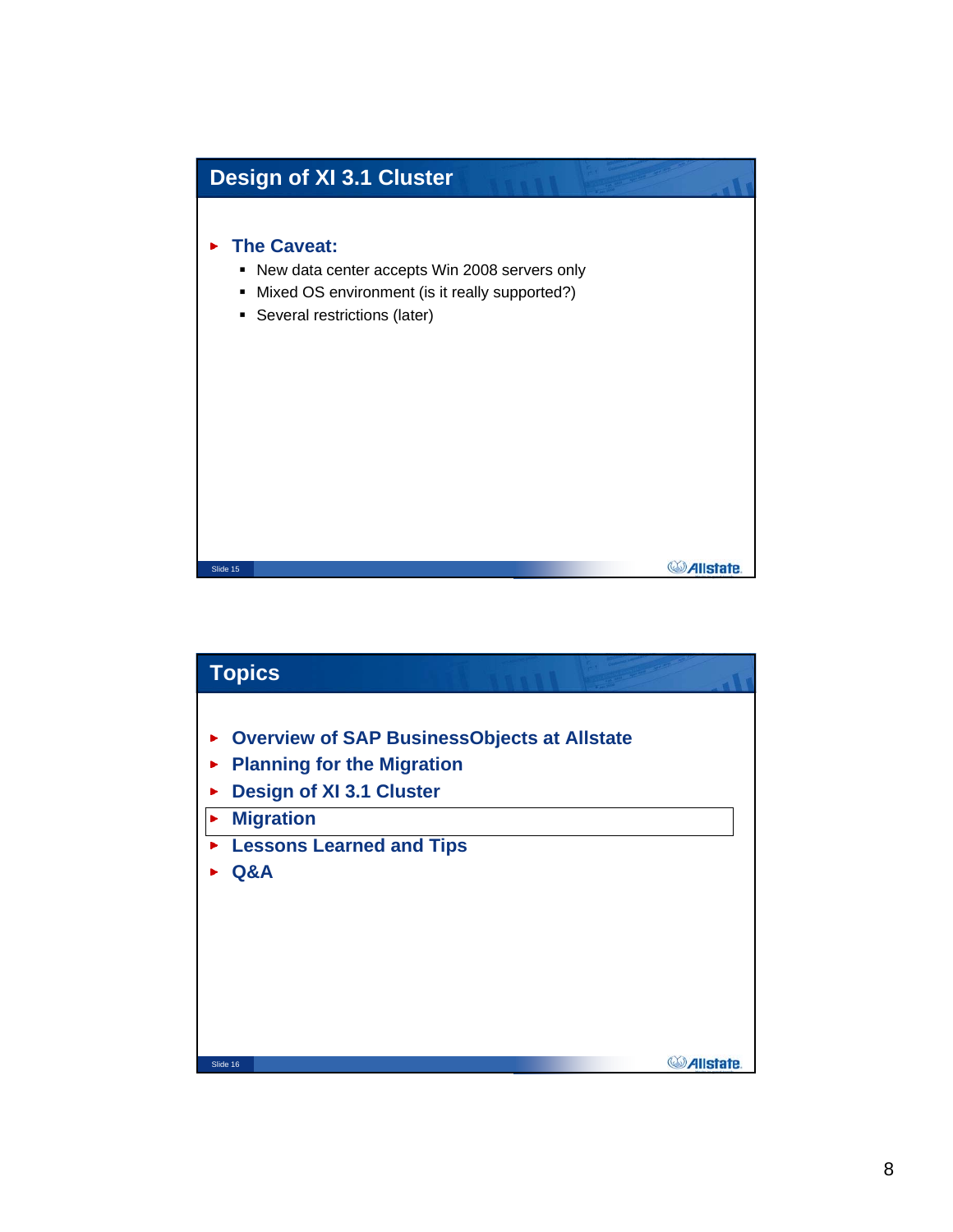

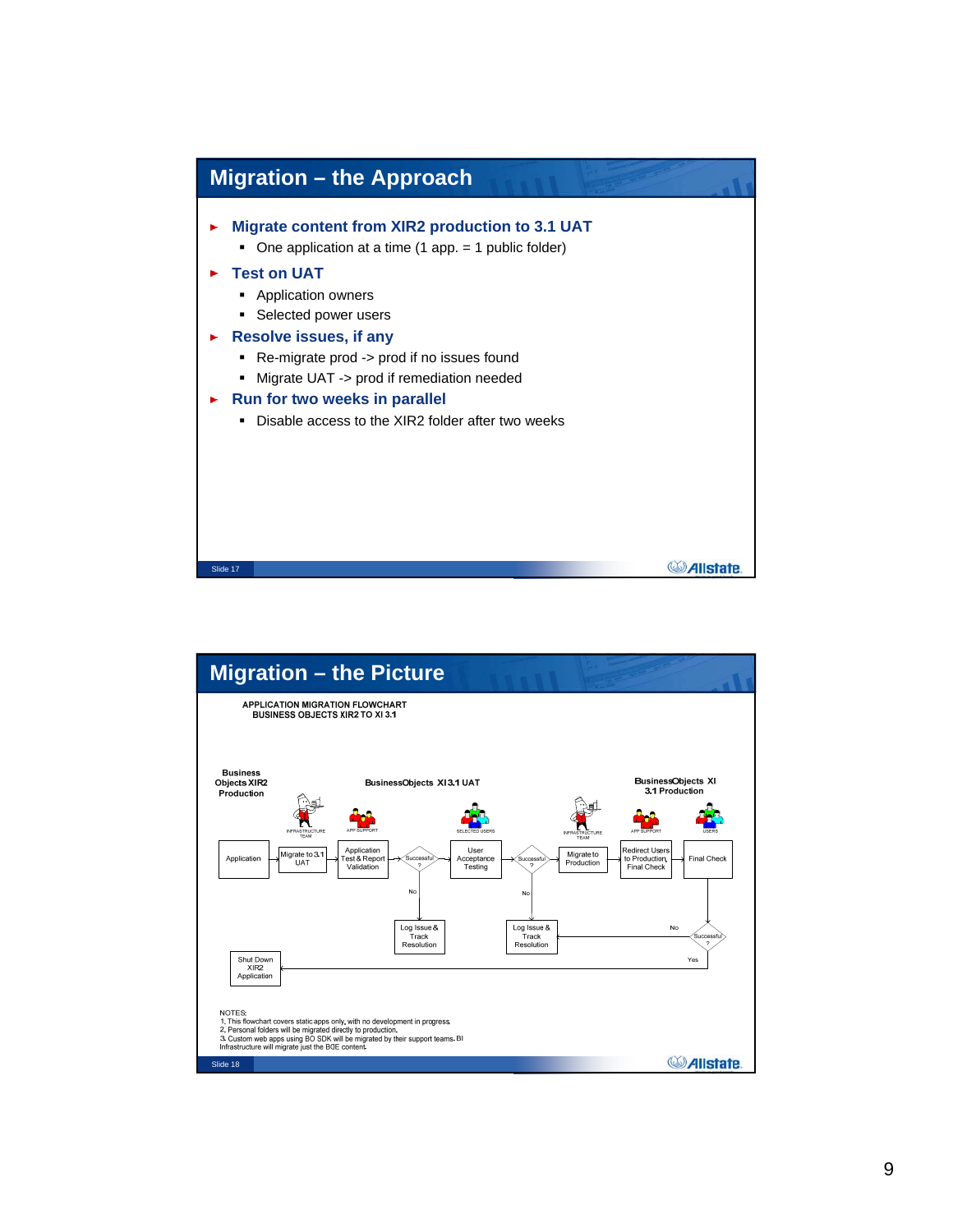## **Migration – the Scope Content Migrated** • Users/Groups • Universes and connections • Public folders with security • Standard reports (Crystal, WEBI, DESKI) • Events • Xcelsius dashboards • Personal documents • Schedules • Historical instances • Custom code (.NET apps) for application integration **Content Not Migrated** • Inbox documents • Preferences • Calendars **C**Allstate. Slide 19

| <b>Migration – the Flows</b>                                                                                                                                                                                                                                   |          |
|----------------------------------------------------------------------------------------------------------------------------------------------------------------------------------------------------------------------------------------------------------------|----------|
| <b>Flow A: WEBI/DESKI</b><br>• Round 1:<br>- Users/groups<br>- Public folder/subfolders with objects (reports)<br>- Universes associated with reports<br>• Round 2:<br>- Users/groups<br>- Personal folders (favorites)<br>- Instances (recurring, historical) |          |
| <b>Flow B: Crystal Reports</b><br>- Users/groups<br>- Public folder/subfolders with objects (reports)<br>- Instances (recurring, historical)<br><b>Flow C: Xcelsius Dashboards</b><br>- Dashboards<br>- QAAWS (had to be republished)                          |          |
| Slide 20                                                                                                                                                                                                                                                       | Allstate |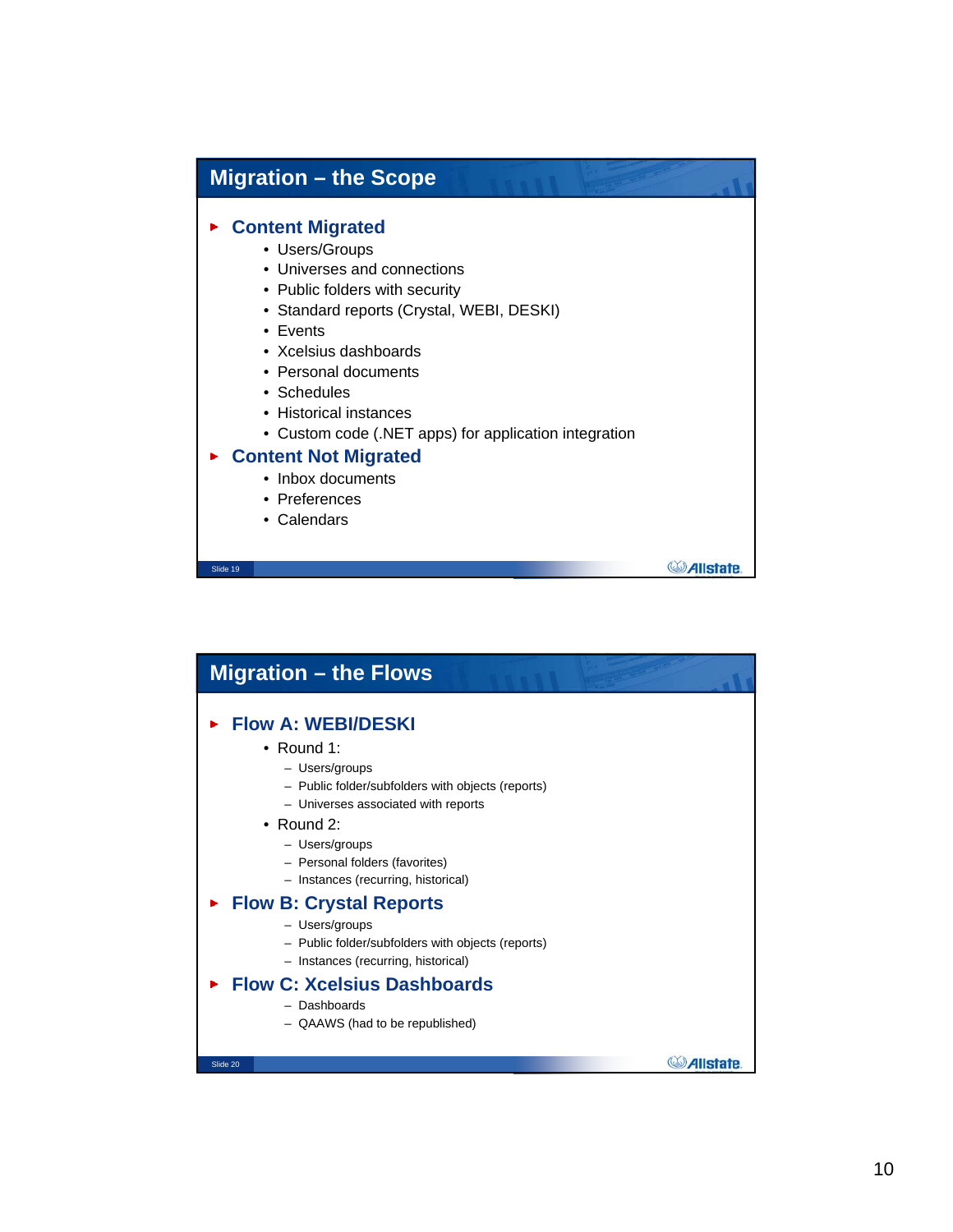

| <b>Lessons Learned and Tips</b>                                                                                                                                                                                                                                                                                                                                                                                                                                             |
|-----------------------------------------------------------------------------------------------------------------------------------------------------------------------------------------------------------------------------------------------------------------------------------------------------------------------------------------------------------------------------------------------------------------------------------------------------------------------------|
| The obvious<br>Invest time in strategy and planning<br>٠<br>Clearly identify roles, responsibilities and processes<br>٠<br>If possible, have a team dedicated to the upgrade<br>Meet regularly with migration team members<br>٠<br>Log all issues in a central location<br>٠<br>Ensure regular / thorough communication<br>Start with smaller projects to migrate<br>٠<br>Plan for issues and delays<br>٠<br>Keep the end users in mind to minimize the impact on their job |
| Slide 22                                                                                                                                                                                                                                                                                                                                                                                                                                                                    |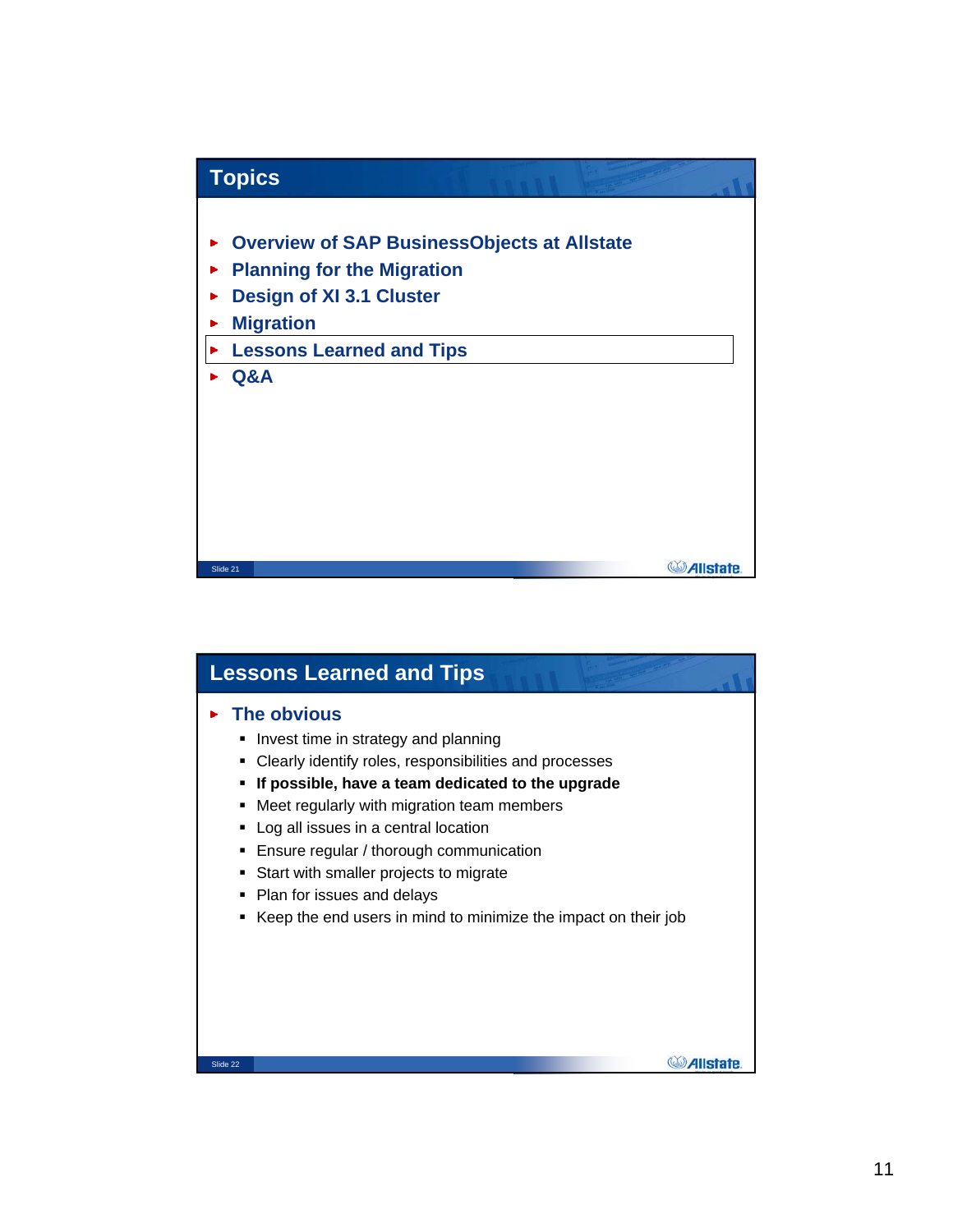

| <b>Lessons Learned and Tips</b>                                                                                                                                                                                           |                                               |                                          |                                                                                                                             |  |
|---------------------------------------------------------------------------------------------------------------------------------------------------------------------------------------------------------------------------|-----------------------------------------------|------------------------------------------|-----------------------------------------------------------------------------------------------------------------------------|--|
| Tip: Spend time to learn the new Infoview<br>Demos, classes for the users<br>Job aids<br>٠<br>Spread the gospel through key power users                                                                                   |                                               |                                          |                                                                                                                             |  |
| <b>BUSINESSOBJECTS INFOVIEW</b><br>Fe Home   Document List   Open +   Send To +   Dashboards +<br>D B & New - Add - Organize - Actions -                                                                                  | Search title -                                |                                          | <b>Rusiness Ob</b><br><b>MEAR</b> m<br>Help Preferences About Log Out<br>$\mathcal{P}$   $H$ $4$   $1$   of 1 $\rightarrow$ |  |
| ®-a∥<br><b>B</b> Hyperlink                                                                                                                                                                                                | Title $-$                                     | <b>Last Run</b><br>7 Type                | Owner                                                                                                                       |  |
| <b>B BB</b> My F. <b>B</b> Infolliew Page Layout                                                                                                                                                                          | XI3 ECC Crystal Test Report                   | Crystal Report                           | Administrator                                                                                                               |  |
| Inbox <sup>9</sup> n Publication<br>B- Desktop Intelligence Document<br>A Web Intelligence Document                                                                                                                       | XI3 ECC Desktop Intelligence Test Repor<br>₩. | Desktop Intelligence Repor Administrator |                                                                                                                             |  |
| $A \leftarrow$ Analytic<br>A 52 Corporate Dashboard<br>B B A 23 Category<br><b>Polder</b><br>Admin BOE<br>Admin ECC Test<br>Admin Recycle folder<br><b>B</b> Admin Test<br><b>College Advise Made and</b><br>$\mathbf{r}$ | XI3 ECC Web Intelligence Test Report          | Web Intelligence Report Administrator    |                                                                                                                             |  |
|                                                                                                                                                                                                                           |                                               |                                          | Total: 3 objects                                                                                                            |  |
| <b>Discussions</b><br>Local intranet<br><b>c</b> ) The list pane is updated.                                                                                                                                              |                                               |                                          |                                                                                                                             |  |
| Slide 24                                                                                                                                                                                                                  |                                               |                                          | <b><i>Allstate</i></b>                                                                                                      |  |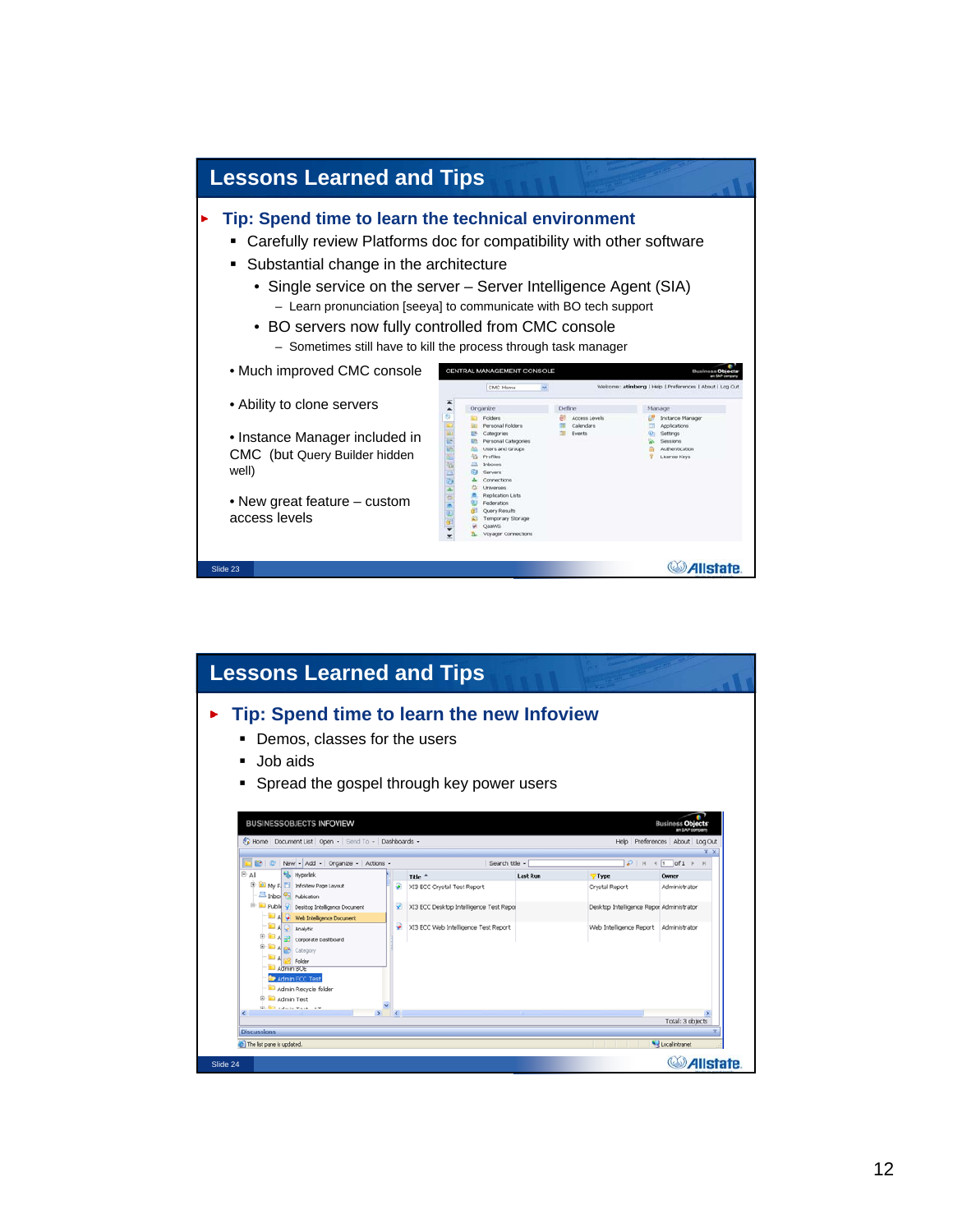

| <b>Lessons Learned and Tips</b>                                                                                                                                                                                                                                                                                                                                                                                                                                                              |  |
|----------------------------------------------------------------------------------------------------------------------------------------------------------------------------------------------------------------------------------------------------------------------------------------------------------------------------------------------------------------------------------------------------------------------------------------------------------------------------------------------|--|
| Tip: Avoid Windows 2008 64 bit if possible<br>Theoretically supported platform, but<br>• It's still a 32 bit software<br>• Only 32 bit middleware (DB clients) supported<br>- 32 bit DB2 client does not work on 64 bit Win 2008<br>- 32 bit Oracle client messes up .NET assemblies<br>• Requires 32 bit ODBC manager<br>• Visual Studio 2005 conflict during installation<br>• Crystal Reports installation hangs with certain options<br>• Explorer (Polestar) not supported on 64 bit OS |  |
| Slide 26                                                                                                                                                                                                                                                                                                                                                                                                                                                                                     |  |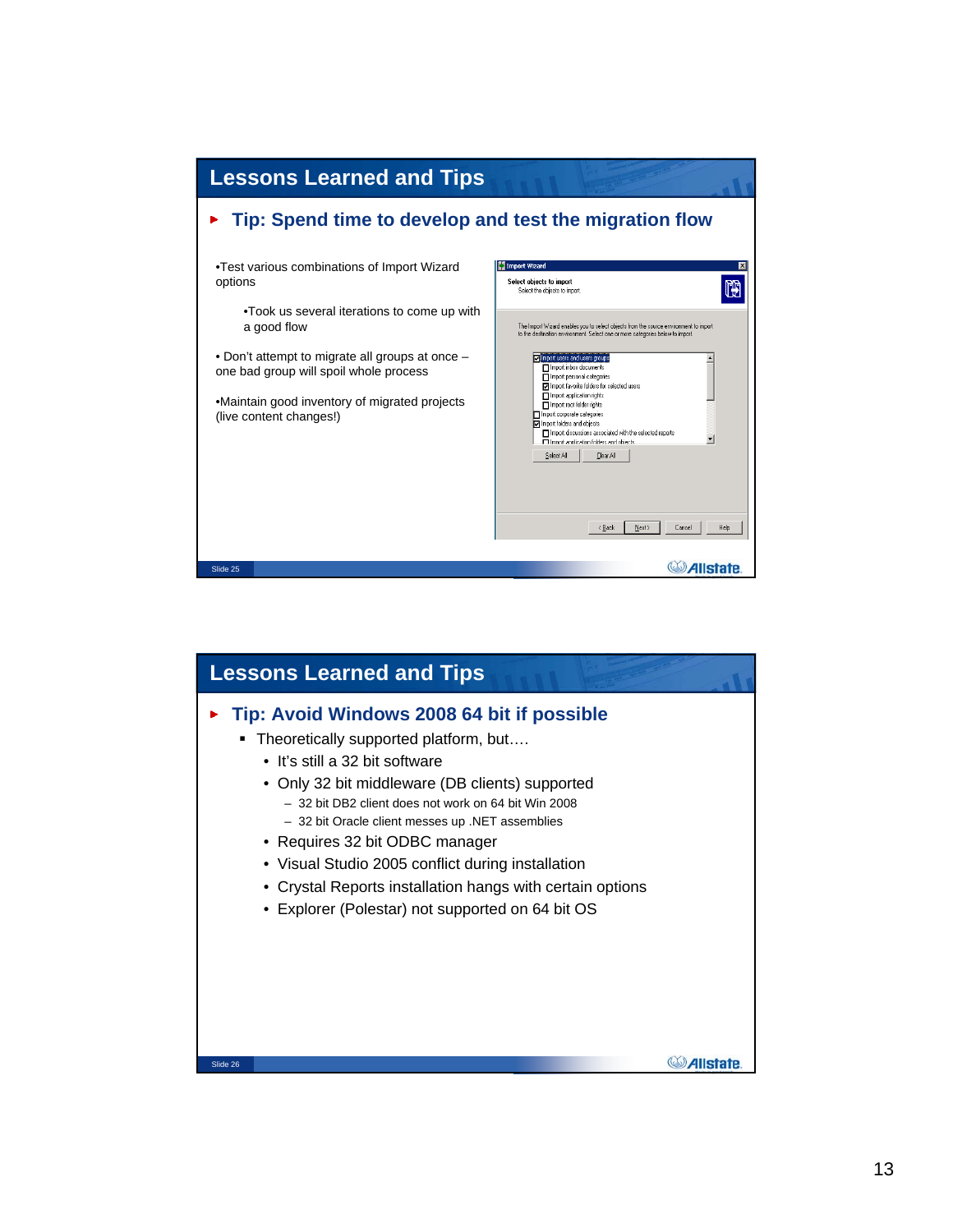

| <b>The Bottom Line</b>                                                                                                                                                                                                                                                                                                                                                                                                                                                                                                                                                                                                                                   |          |
|----------------------------------------------------------------------------------------------------------------------------------------------------------------------------------------------------------------------------------------------------------------------------------------------------------------------------------------------------------------------------------------------------------------------------------------------------------------------------------------------------------------------------------------------------------------------------------------------------------------------------------------------------------|----------|
| Things we like:<br><b>WEBI</b> improvements<br>• Automatic timeout save<br>• Better Excel download (single page, no more 65K limit)<br>Multiple browser windows<br>• Query Summary<br>• Optional prompts<br>• Formatting icons<br>Crystal new features<br>• Sort button<br>• Prompt panel<br>• Xcelsius integration<br><b>QAAWS</b> and Xcelsius improvements<br>٠<br><b>Better CMC functionality</b><br>Things we don't like:<br>Slower Infoview and CMC interface<br>Many functions require more clicking<br>٠<br>Inconsistent interface design – right click for some functions, icons for others<br>٠<br>Some CMC functions much harder than in XIR2 |          |
| Slide 28                                                                                                                                                                                                                                                                                                                                                                                                                                                                                                                                                                                                                                                 | Allstate |